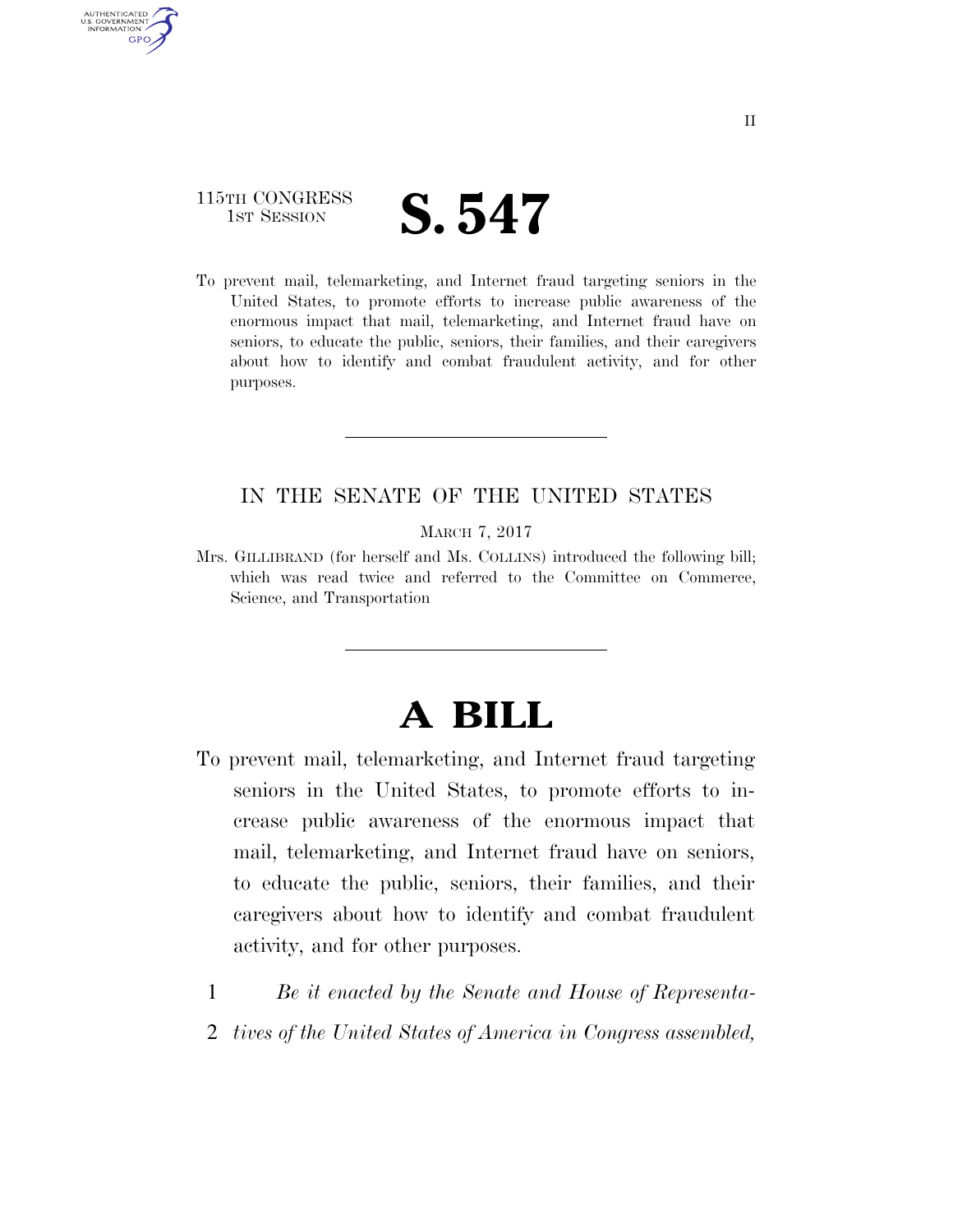#### **SECTION 1. SHORT TITLE.**

 This Act may be cited as the ''Senior Financial Em-powerment Act of 2017''.

#### **SEC. 2. FINDINGS.**

Congress makes the following findings:

 (1) The proportion of the population of the United States that is 60 years of age or older will drastically increase in the next 30 years as more than 76,000,000 baby boomers approach retirement and old age.

 (2) Each year, anywhere between 500,000 and 5,000,000 seniors in the United States are abused, neglected, or exploited.

 (3) Senior abuse, neglect, and exploitation have no boundaries and cross all racial, social class, gen-der, and geographic lines.

 (4) Millions of individuals in the United States are victims of financial exploitation, including mail, telemarketing, and Internet fraud, each year and many of the individuals who fall prey to these crimes are seniors.

 (5) It is difficult to estimate the prevalence of fraud targeting seniors because cases are severely underreported and national statistics on senior fraud do not exist.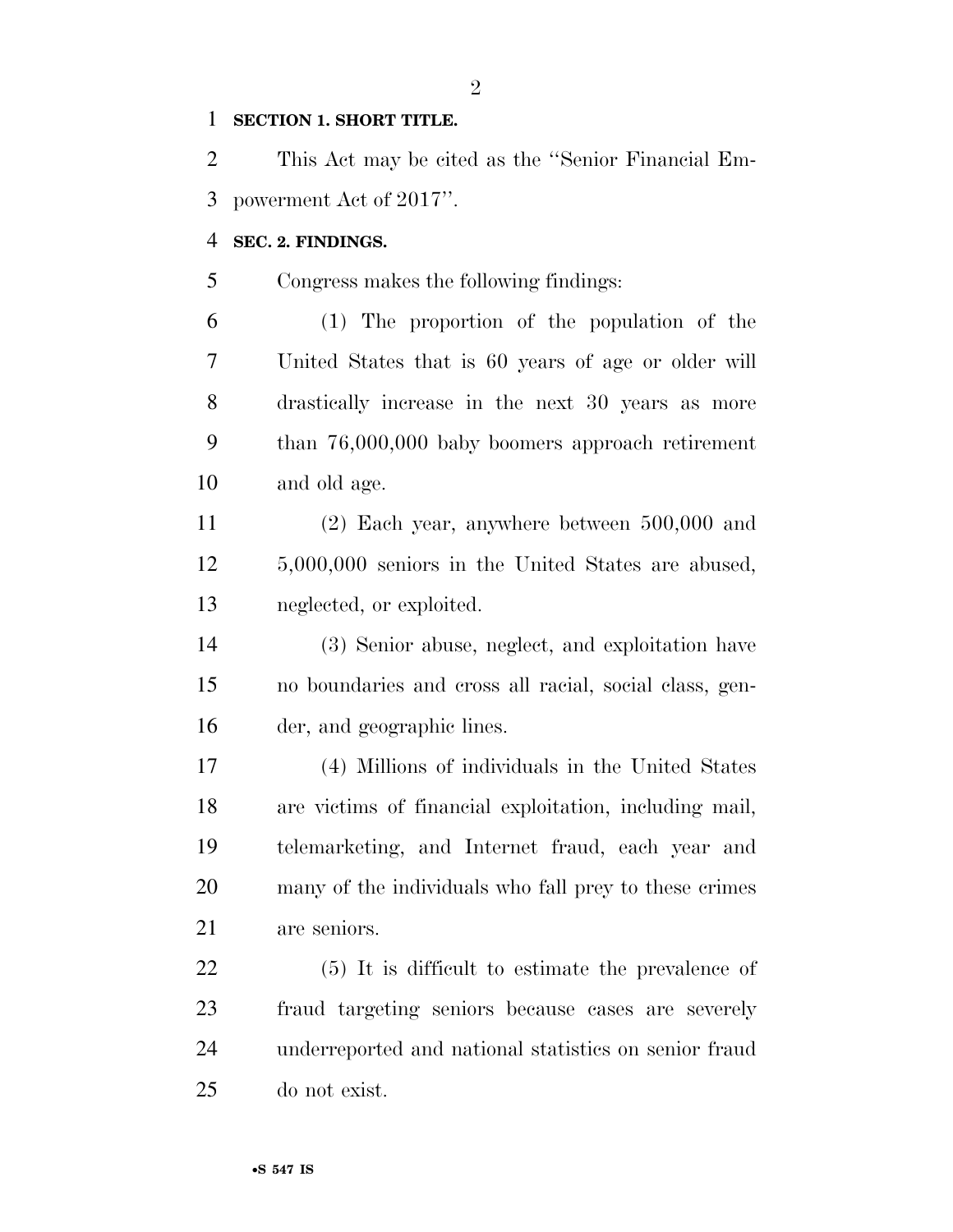| $\mathbf{1}$   | (6) The Federal Bureau of Investigation notes        |
|----------------|------------------------------------------------------|
| $\overline{2}$ | that a senior may be less likely to report fraud be- |
| 3              | cause the senior—                                    |
| $\overline{4}$ | (A) does not know to whom to report the              |
| 5              | fraud;                                               |
| 6              | (B) is ashamed to have been a victim of              |
| 7              | fraud;                                               |
| 8              | (C) does not know that the senior has been           |
| 9              | a victim of fraud; or                                |
| 10             | (D) in some cases, is concerned that rel-            |
| 11             | atives may come to the conclusion that the sen-      |
| 12             | ior no longer has the mental capacity to take        |
| 13             | care of the financial affairs of the senior.         |
| 14             | (7) According to a 2011 report by the MetLife        |
| 15             | Mature Market Institute, the annual financial loss   |
| 16             | by victims of senior financial abuse is estimated to |
| 17             | be at least $$2,900,000,000$ .                       |
| 18             | (8) As victims of senior financial abuse, many       |
| 19             | seniors have been robbed of their hard-earned life   |
| 20             | savings, and even their homes, and can suffer severe |
| 21             | emotional and health-related consequences.           |
| 22             | (9) Perpetrators of fraud targeting seniors          |
| 23             | often operate outside the United States, reaching    |
| 24             | their victims through the mail, telephone lines, and |
| 25             | the Internet.                                        |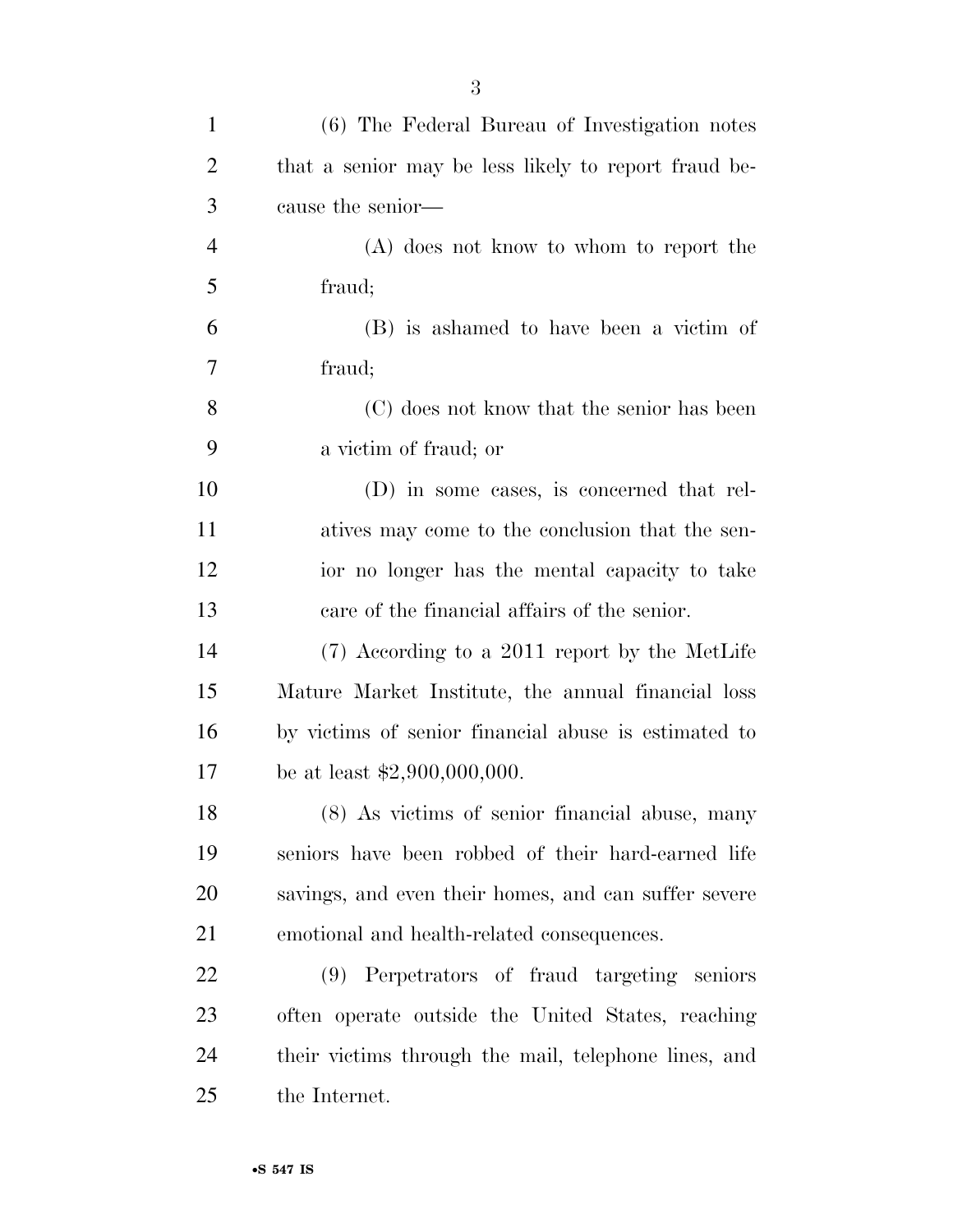(10) The Deceptive Mail Prevention and En- forcement Act (Public Law 106–168; 113 Stat. 1806) increased the power of the United States Postal Service to protect consumers against persons who use deceptive mailings, such as those featuring games of chance, sweepstakes, skill contests, and facsimile checks.

 (11) During fiscal year 2007, analysts prepared more than 27,000 letters and informative postcards in response to mail fraud complaints. During that same fiscal year, postal inspectors investigated 2,909 mail fraud cases in the United States and arrested 1,236 mail fraud suspects, of whom 1,118 were con- victed. Postal inspectors also reported 162 tele- marketing fraud investigations with 83 arrests and 61 convictions resulting from the investigations.

 (12) In 2000, the Special Committee on Aging of the Senate reported that, each year, consumers lose approximately \$40,000,000,000 to tele- marketing fraud and estimated that approximately 10 percent of the 14,000 telemarketing firms in the United States were fraudulent.

 (13) Some researchers estimate that only one in 10,000 fraud victims reports the crime to the au-thorities.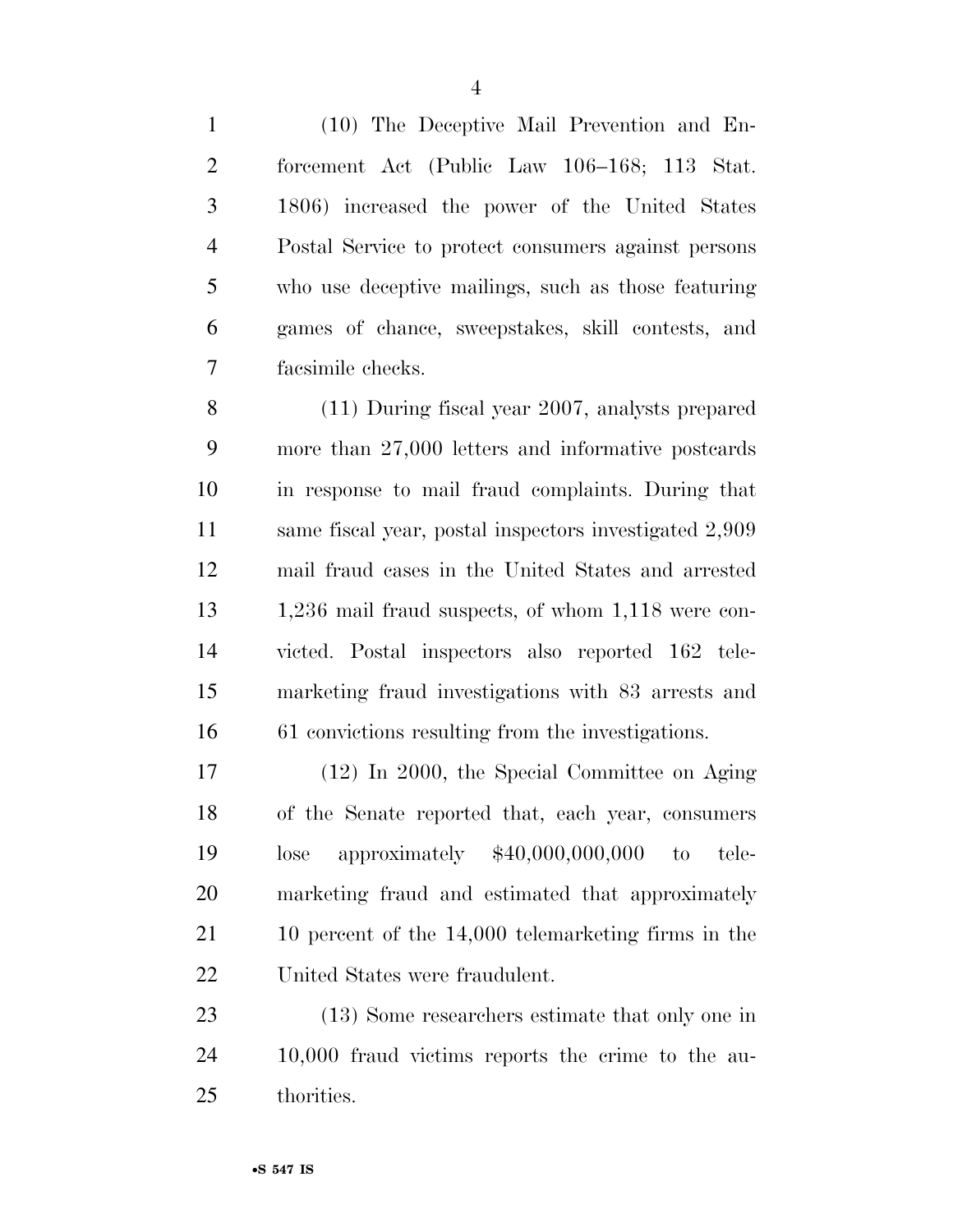(14) A 2003 report by AARP, Inc., found that the crime of telemarketing fraud is grossly under- reported among senior victims, but that individuals who are properly counseled by trained peer volun- teers are less likely to fall victim to fraudulent prac-tices.

 (15) The Federal Bureau of Investigation re- ports that the threat of fraud to seniors is growing and changing. Many younger baby boomers have considerable computer skills and criminals are modi- fying their targeting techniques by using not only traditional telephone calls and mass mailings, but also online scams like phishing and e-mail spam-ming.

 (16) The Internet Crime Complaint Center is a partnership between the National White Collar Crime Center and the Federal Bureau of Investiga- tion that serves as a vehicle to receive, develop, and refer criminal complaints regarding cybercrime. The Internet Crime Complaint Center processed more than 219,553 complaints of Internet crime in 2007 and, from these submissions, the center referred 90,008 complaints of Internet crime, representing a total dollar loss of \$239,090,000, to Federal, State,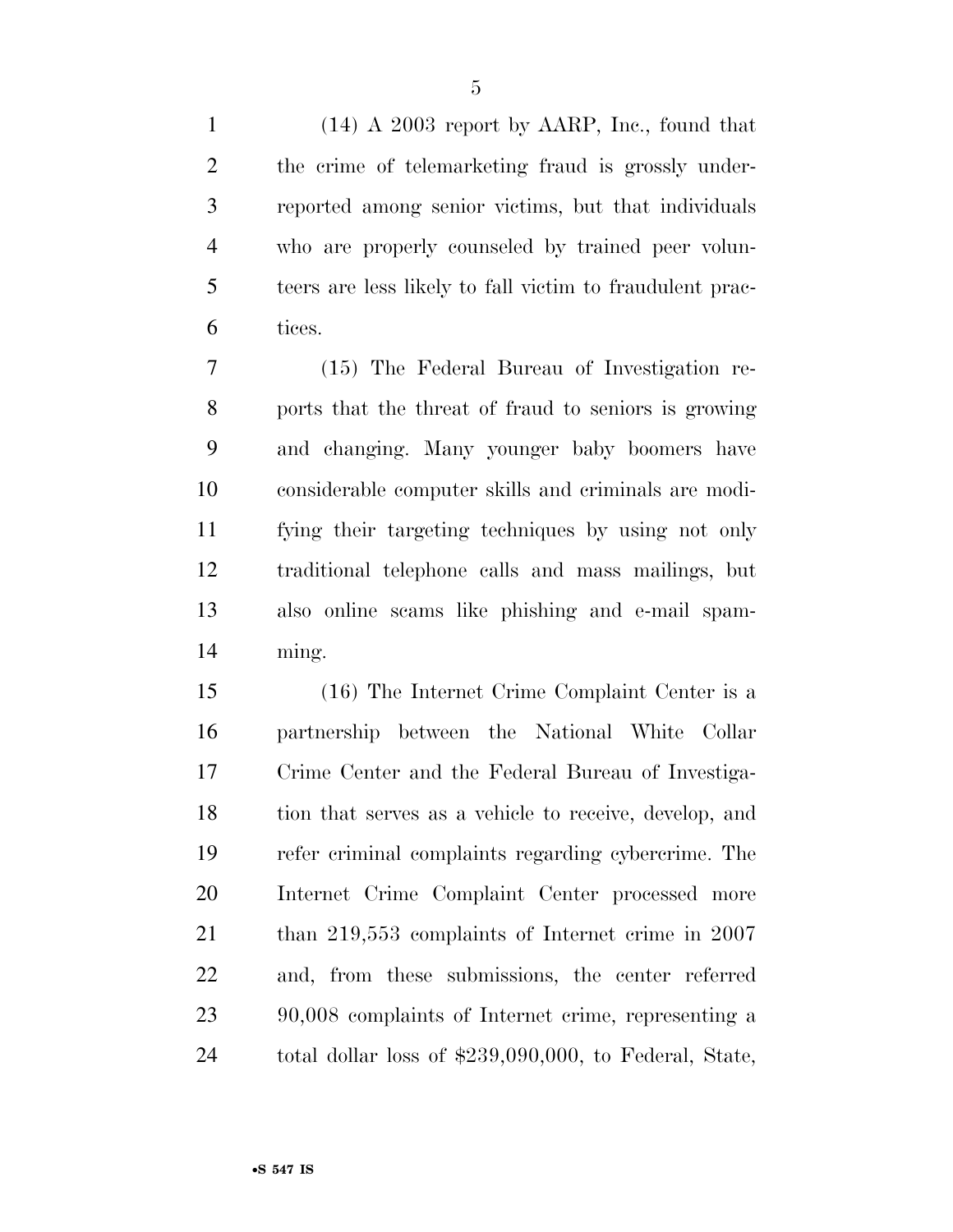| $\mathbf{1}$   | and local law enforcement agencies in the United   |
|----------------|----------------------------------------------------|
| $\overline{2}$ | States for further consideration.                  |
| 3              | (17) Consumer awareness is the best protection     |
| $\overline{4}$ | from fraud.                                        |
| 5              | SEC. 3. DEFINITIONS.                               |
| 6              | In this Act:                                       |
| 7              | (1) COMMISSION.—The term "Commission"              |
| 8              | means the Federal Trade Commission.                |
| 9              | (2) SENIOR CITIZEN.—The term "senior cit-          |
| 10             | izen" means an individual who is not younger than  |
| 11             | 65 years of age.                                   |
| 12             | SEC. 4. INFORMATION AND CONSUMER EDUCATION ON      |
|                |                                                    |
| 13             | MAIL, TELEMARKETING, AND INTERNET                  |
| 14             | FRAUD TARGETING SENIOR CITIZENS.                   |
| 15             | (a) CENTRALIZED SERVICE.—                          |
| 16             | (1) DISSEMINATION OF INFORMATION.—The              |
| 17             | Commission, after consultation with the Attorney   |
| 18             | General, the Secretary of Health and Human Serv-   |
| 19             | ices, the Postmaster General, the Chief Postal In- |
| 20             | spector for the United States Postal Inspection    |
| 21             | Service, and the Internet Crime Complaint Center,  |
| 22             | shall—                                             |
| 23             | (A) disseminate to senior citizens and the         |
| 24             | families and caregivers of the senior citizens in- |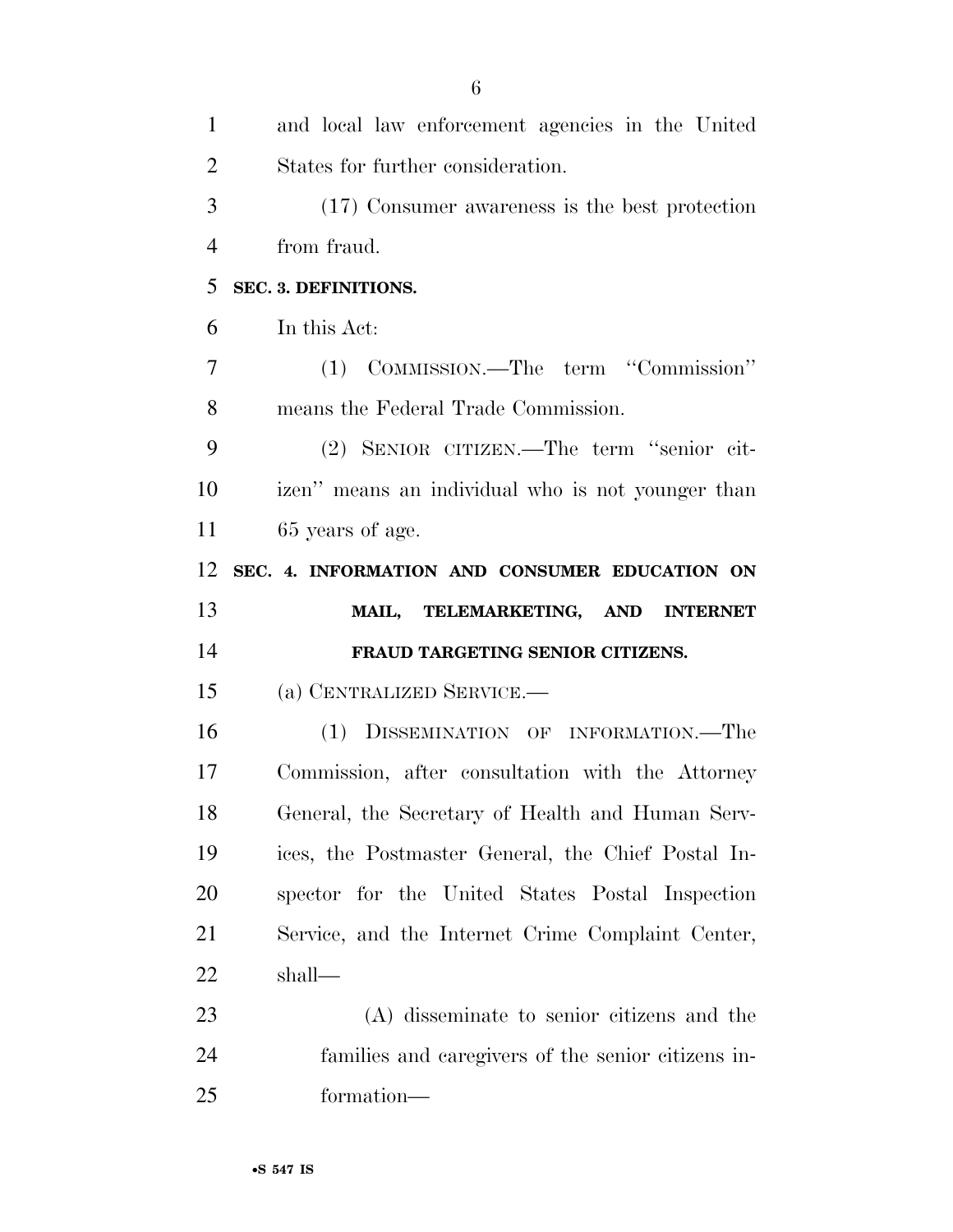| $\mathbf{1}$   | (i) regarding mail, telemarketing, and       |
|----------------|----------------------------------------------|
| $\overline{2}$ | Internet fraud that targets senior citizens, |
| 3              | including descriptions of the most common    |
| $\overline{4}$ | fraud schemes; and                           |
| 5              | (ii) which shall be—                         |
| 6              | (I) disseminated in a way that is            |
| 7              | easily accessible and user-friendly to       |
| 8              | senior citizens; and                         |
| 9              | (II) proactive so as to teach sen-           |
| 10             | ior citizens about scam and fraud pre-       |
| 11             | vention through safe and smart finan-        |
| 12             | cial practices; and                          |
| 13             | (B) with respect to the information de-      |
| 14             | scribed in subparagraph $(A)(ii)(II)$ —      |
| 15             | (i) update the information regularly to      |
| 16             | keep pace with the changing nature of        |
| 17             | criminal activity; and                       |
| 18             | (ii) include-                                |
| 19             | (I) instructions on how to refer a           |
| 20             | complaint to the appropriate law en-         |
| 21             | forcement agency; and                        |
| 22             | (II) a national toll-free telephone          |
| 23             | number, to be established by the Com-        |
| 24             | mission, which shall—                        |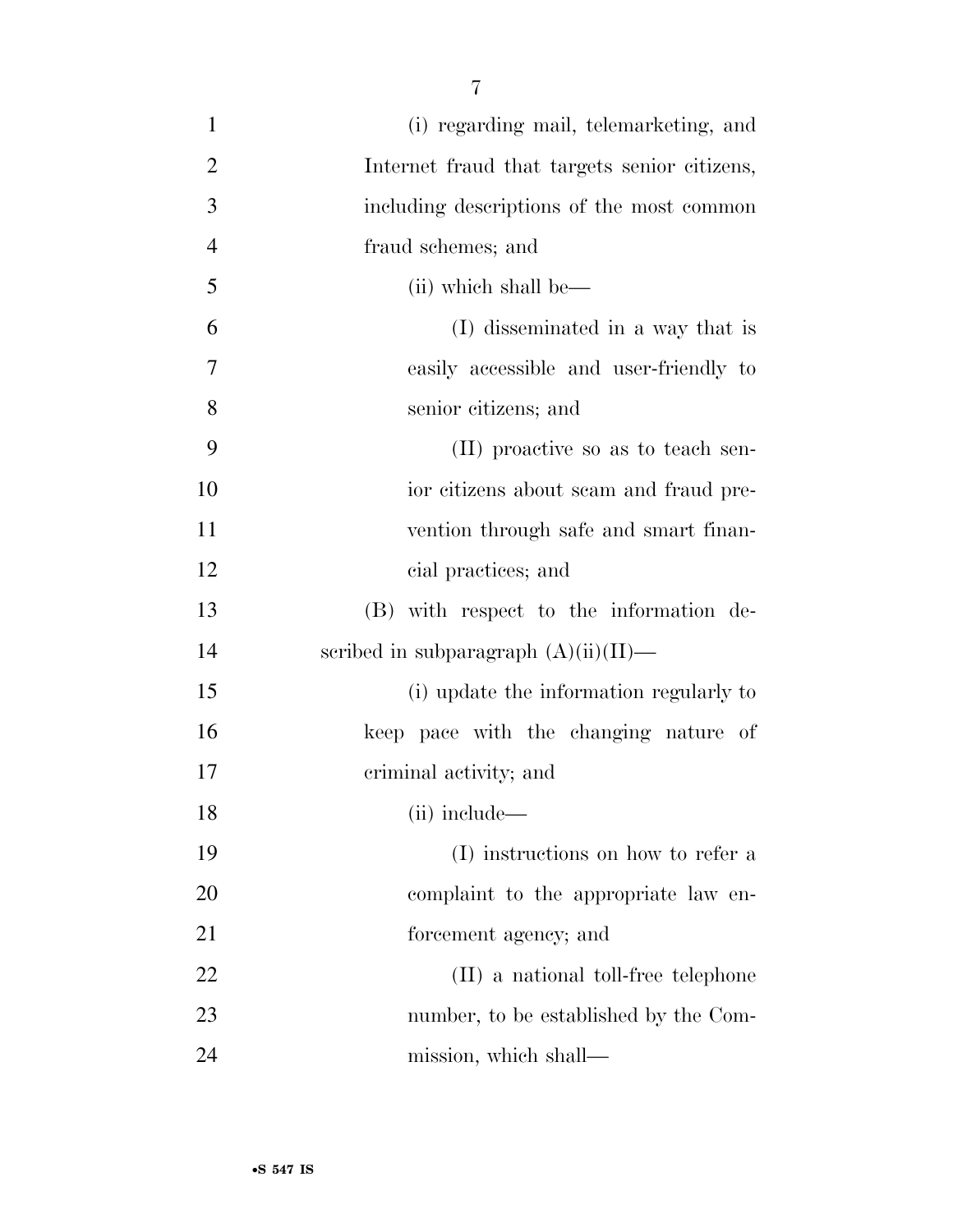| $\mathbf{1}$   | (aa) have a live individual,                       |
|----------------|----------------------------------------------------|
| $\overline{2}$ | rather than an automated serv-                     |
| 3              | ice, available to answer calls from                |
| $\overline{4}$ | senior citizens who are calling—                   |
| 5              | (AA) to seek advice on                             |
| 6              | where and how to report in-                        |
| 7              | stances of fraud; or                               |
| 8              | (BB) to ask questions                              |
| 9              | about issues relating to                           |
| 10             | scams or fraud of senior                           |
| 11             | citizens; and                                      |
| 12             | (bb) be similar to the Fraud                       |
| 13             | Hotline established by the Spe-                    |
| 14             | cial Committee on Aging of the                     |
| 15             | Senate.                                            |
| 16             | (2) SHARING OF INFORMATION.—The Commis-            |
| 17             | sion shall—                                        |
| 18             | (A) maintain an Internet website that              |
| 19             | serves as a source of information for senior citi- |
| 20             | zens and the families and caregivers of senior     |
| 21             | citizens regarding the types of fraud described    |
| 22             | in paragraph $(1)(A)(i);$                          |
| 23             | (B) work with State enforcement agencies           |
| 24             | to create a national database that tracks in-      |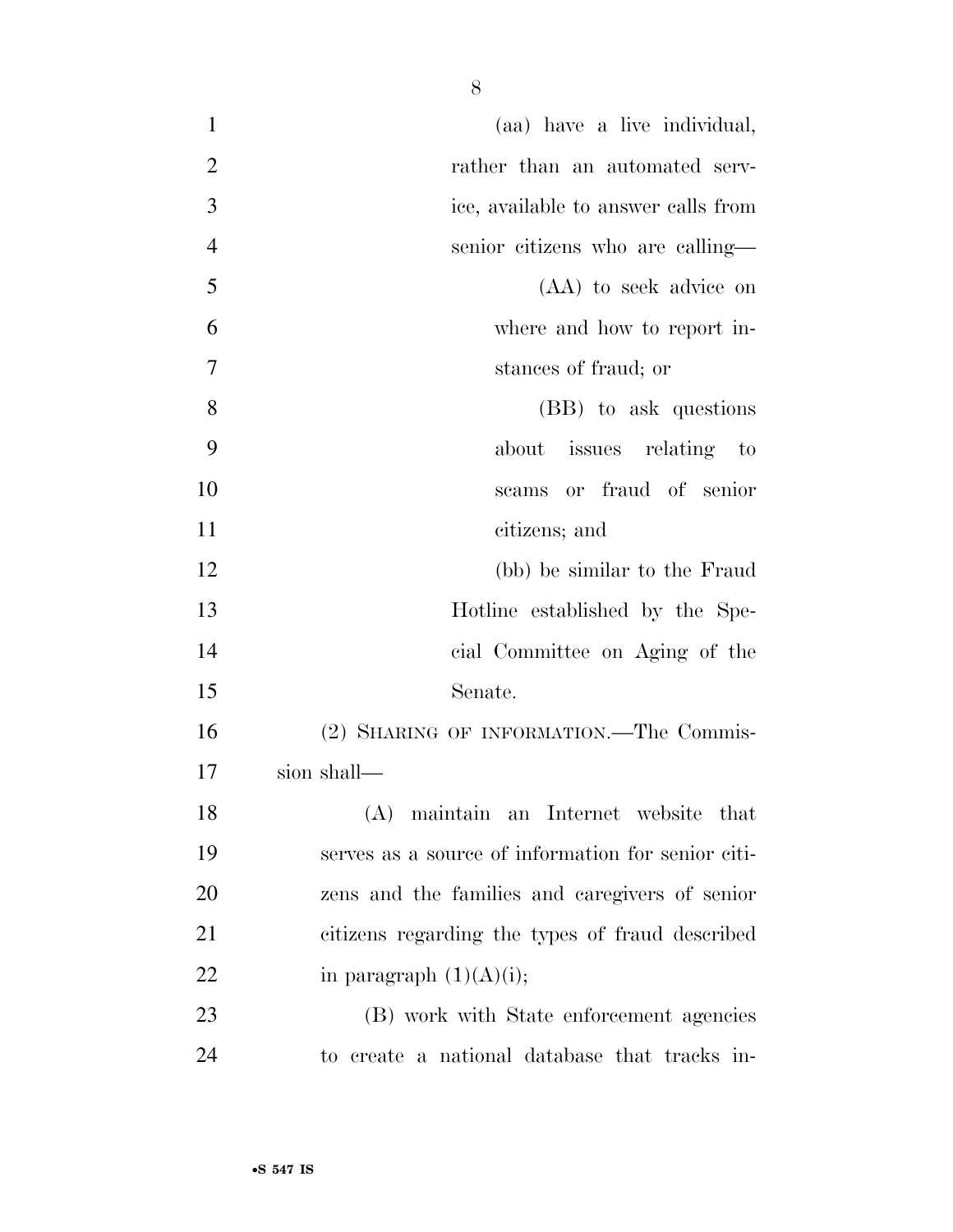stances of fraud committed against senior citi-zens; and

 (C) in response to a specific request about a particular person, provide publically available information on any record of a civil or criminal law enforcement action taken against the per-son for fraud that targeted senior citizens.

 (b) IMPLEMENTATION.—Not later than 1 year after the date of the enactment of this Act, the Commission shall establish and implement procedures to carry out the requirements of this section.

## **SEC. 5. EDUCATION TO CERTAIN ENTITIES REGARDING FI-**

### **NANCIAL EXPLOITATION OF SENIOR CITI-ZENS.**

 (a) IN GENERAL.—The Commission shall, in con- sultation with the appropriate Federal financial institu- tions (as defined in section 8(e)(7)(D) of the Federal De- posit Insurance Act (12 U.S.C. 1818(e)(7)(D))), regu- latory agencies, State agencies, and local agencies, con- vene and provide education to the entities described in subsection (b) regarding the legal obligations of those enti- ties and industry best practices for those entities with re- spect to financial exploitation and neglect of senior citi-zens.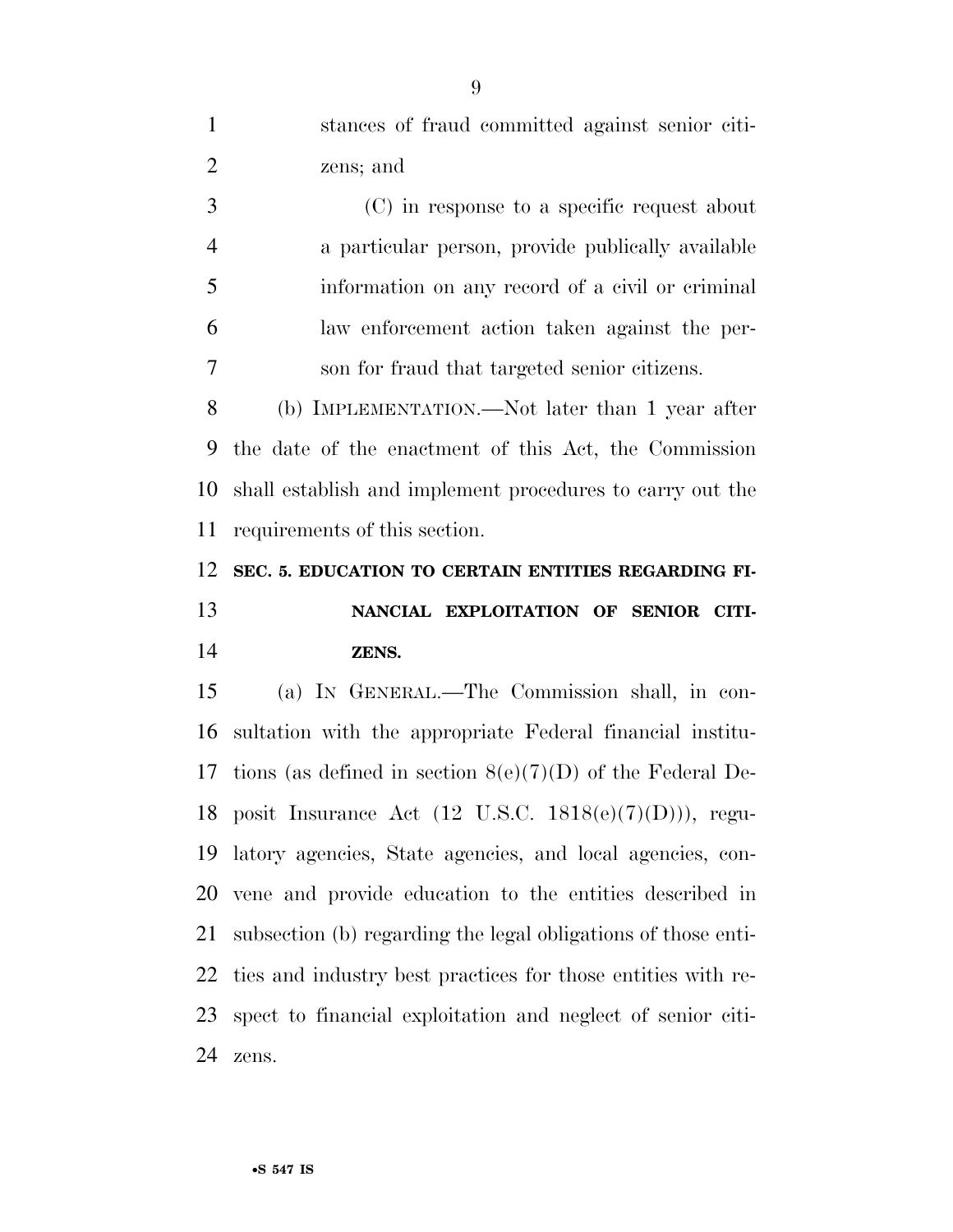| $\mathbf{1}$   | (b) COVERED ENTITIES.—An entity described in this             |
|----------------|---------------------------------------------------------------|
| $\overline{2}$ | subsection is—                                                |
| 3              | $(1)$ a depository institution (as defined in sec-            |
| $\overline{4}$ | tion $3(c)$ of the Federal Deposit Insurance Act $(12)$       |
| 5              | U.S.C. $1813(c)$ ;                                            |
| 6              | $(2)$ a credit office;                                        |
| 7              | (3) a remittance transfer provider (as defined                |
| 8              | in section $920(g)$ of the Electronic Fund Transfer           |
| 9              | Act $(15 \text{ U.S.C. } 1693\text{o}-1(g))$ ;                |
| 10             | (4) a person who distributes general-use pre-                 |
| 11             | paid cards (as defined in section $915(a)(2)$ of the          |
| 12             | Electronic Fund Transfer Act (15 U.S.C. 16931–                |
| 13             | $1(a)(2))$ ; and                                              |
| 14             | $(5)$ any individual who—                                     |
| 15             | $(A)$ is employed by a financial institution;                 |
| 16             | (B) has access to the financial records of                    |
| 17             | senior citizens; and                                          |
| 18             | (C) may be able to identify instances of                      |
| 19             | elder financial abuse because of discrepancies in             |
| 20             | those financial records.                                      |
| 21             | (c) REQUIRED TRAINING.—A State agency may not                 |
| 22             | receive Federal funds under this Act unless the agency        |
| 23             | ensures that the entities described in subsection (b) in that |
| 24             | State receive appropriate training that improves—             |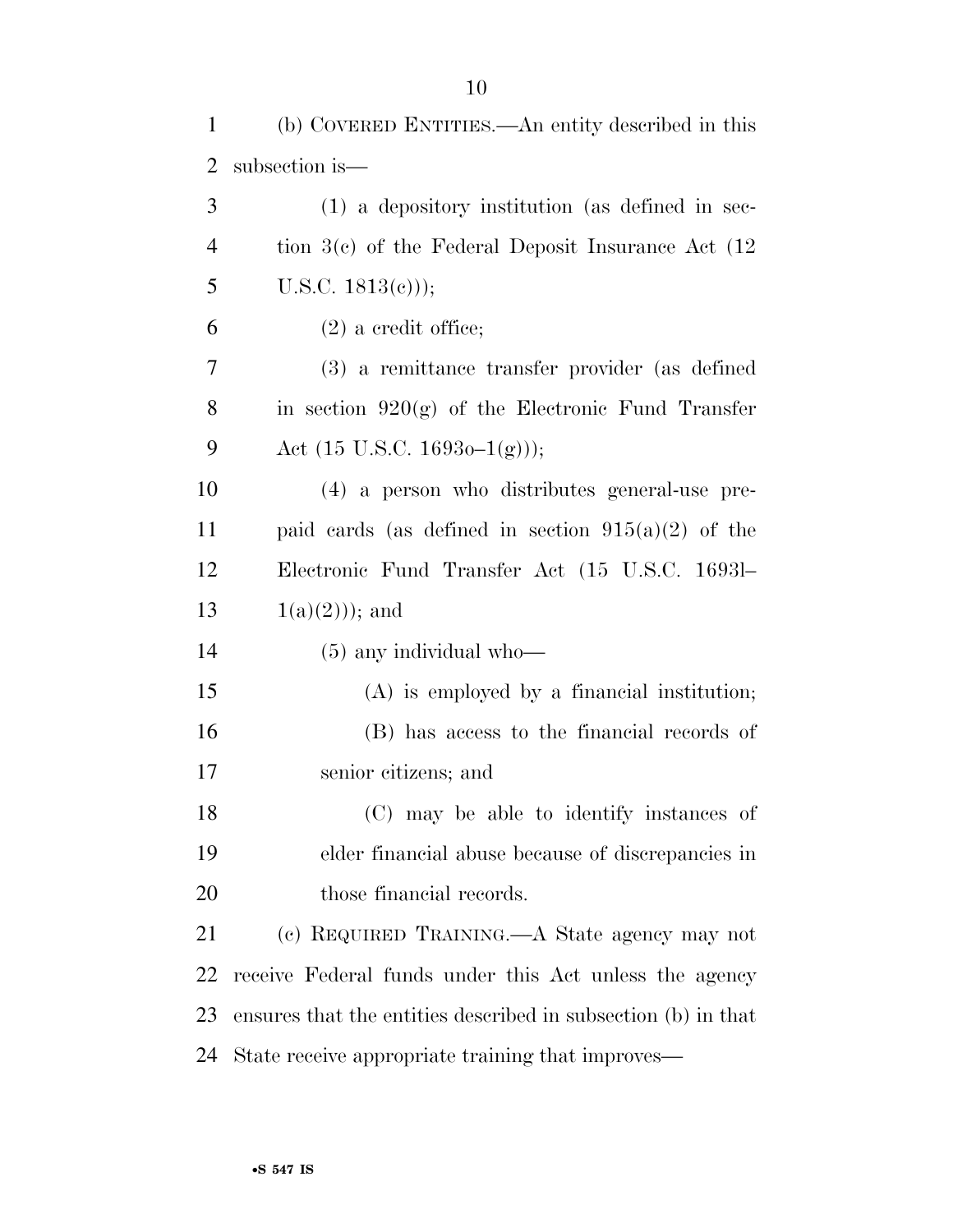(1) the ability of the entities to recognize evi- dence of financial exploitation and neglect of senior citizens; and (2) the understanding of the entities of the re- porting requirements in that State with respect to fi- nancial exploitation and neglect of senior citizens. (d) IMPLEMENTATION.—Not later than 1 year after the date of the enactment of this Act, the Commission shall establish and implement procedures to carry out the requirements of this section. **SEC. 6. GRANT PROGRAM TO PREVENT MAIL, TELE- MARKETING, AND INTERNET FRAUD AND FOR SCIENTIFIC RESEARCH ON SENIOR CITIZENS' INCREASED VULNERABILITY TO SCAMS.**  (a) GRANT PROGRAM.— (1) AUTHORIZATION.—The Attorney General may award grants, on a competitive basis, to eligible entities to carry out fraud prevention activities de- signed to protect senior citizens. (2) ELIGIBLE ENTITIES.—For purposes of the grant program, an eligible entity is any State attor- ney general, State or local law enforcement agency, senior center, or other State or local nonprofit orga-nization that provides assistance to senior citizens.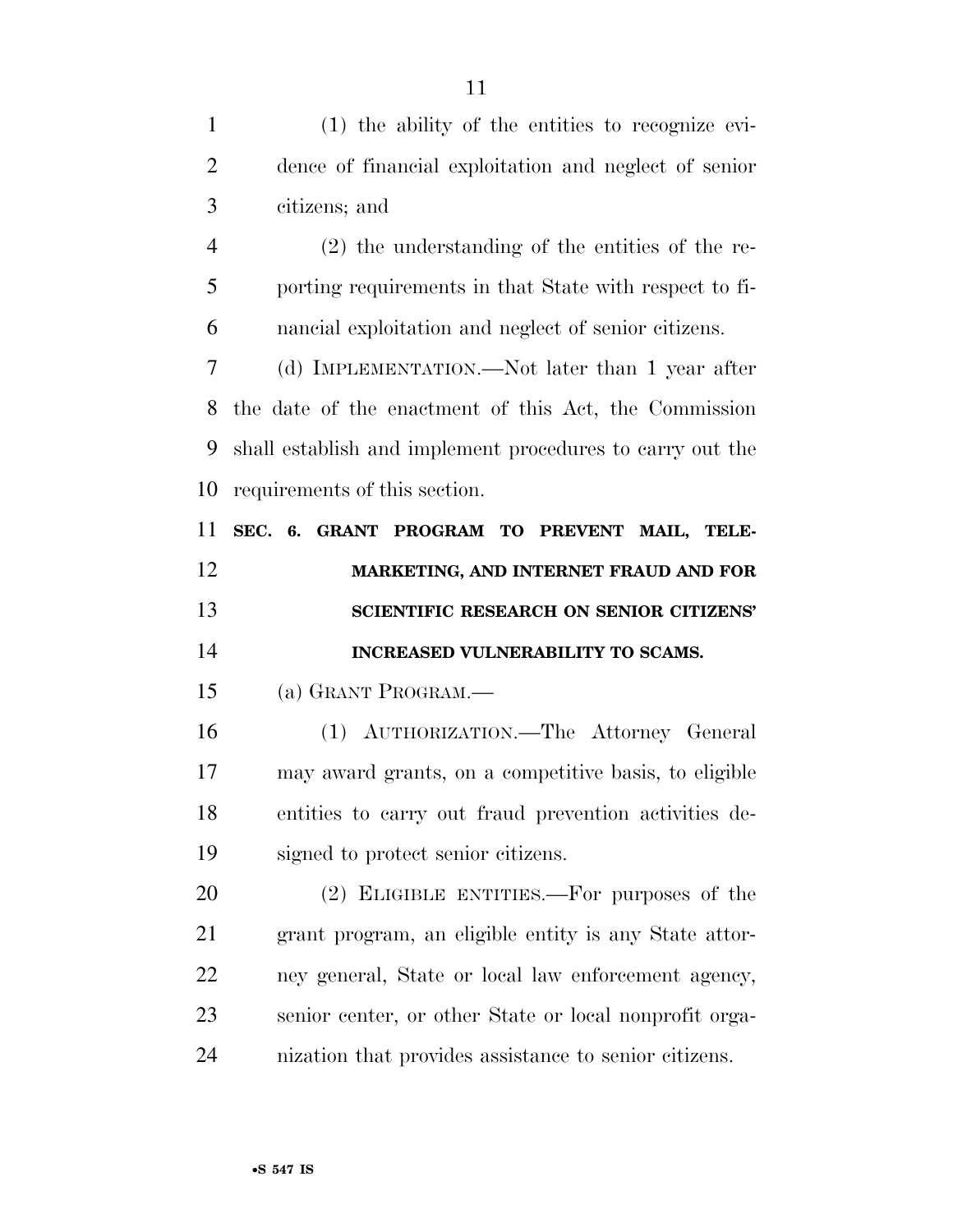(3) PRIORITY.—In awarding grants under this subsection, the Attorney General shall give priority to an eligible entity that has established a public-pri- vate partnership with a computer or software com- pany that is focused on developing tools to enhance Internet scam prevention.

 (4) AUTHORIZATION OF APPROPRIATIONS.— There are authorized to be appropriated to the At- torney General to carry out this subsection \$5,000,000 for each of fiscal years 2018 through 2022.

(b) RESEARCH.—

 (1) IN GENERAL.—The Director of the National Institutes of Health shall conduct scientific research related to the increased vulnerability of senior citi- zens to scams and fraud due to age-related health and neurological conditions.

18 (2) AVAILABILITY OF FUNDS. No additional amounts are authorized to be appropriated to carry out this subsection. Amounts to carry out this sub- section shall be derived from amounts not specifi-cally appropriated to carry out this subsection.

**SEC. 7. SENSE OF CONGRESS ON NATIONAL SENIOR FRAUD** 

- **AWARENESS WEEK.**
- 25 It is the sense of Congress that—